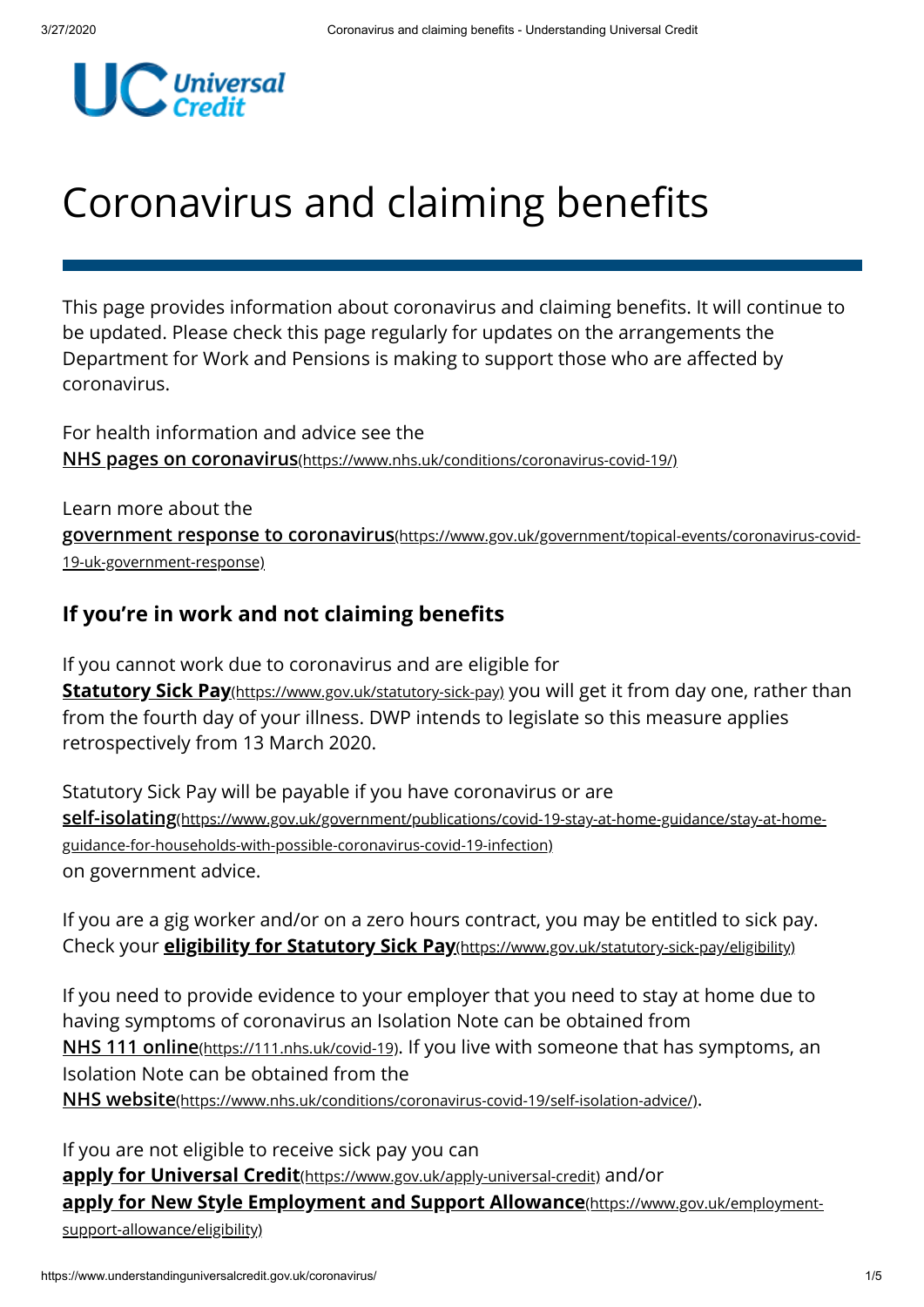You can also apply for these if you are prevented from working because of a risk to public health.

# **If you're already claiming benefits**

## **Changes to jobcentre appointments**

People receiving benefits do not have to attend jobcentre appointments for three months, starting from Thursday 19 March 2020.

People will continue to receive their benefits as normal, but all requirements to attend the jobcentre in person are suspended.

#### **You should not attend the jobcentre unless directed to do so for an exceptional purpose.**

People can still make applications for benefits online if they are eligible.

If you apply for Universal Credit you will need to make an appointment for your new claim interview. This interview will take place by telephone with a work coach. You will be given the number to call to book this appointment when you have submitted your claim.

If you're already claiming Universal Credit and think you may have been affected by coronavirus, please contact your work coach as soon as possible. You can do this using your **online journal**[\(https://www.gov.uk/sign-in-universal-credit\)](https://www.gov.uk/sign-in-universal-credit)

## **Changes to health assessments**

In light of the current coronavirus outbreak, the Department for Work and Pensions has taken the precautionary decision to temporarily suspend all face-to-face assessments for health and disability-related benefits. This is aimed at reducing the risk of exposure to coronavirus and safeguarding the health of individuals claiming health and disability benefits, many of whom are likely to be at greater risk due to their pre-existing health conditions.

If you already have an assessment appointment arranged, you do not need to attend. Your assessment provider will contact you to discuss your appointment and explain the next steps to you.

If you have made a claim for Personal Independence Payment (PIP), Employment and Support Allowance (ESA), Universal Credit or Industrial Injuries Disablement Benet (IIDB) but do not have a date for an assessment appointment, you do not need to do anything. You will be contacted shortly by telephone or letter to let you know what will happen next.

If you are already receiving PIP, ESA, Universal Credit or IIDB you will continue to receive your current payments as normal.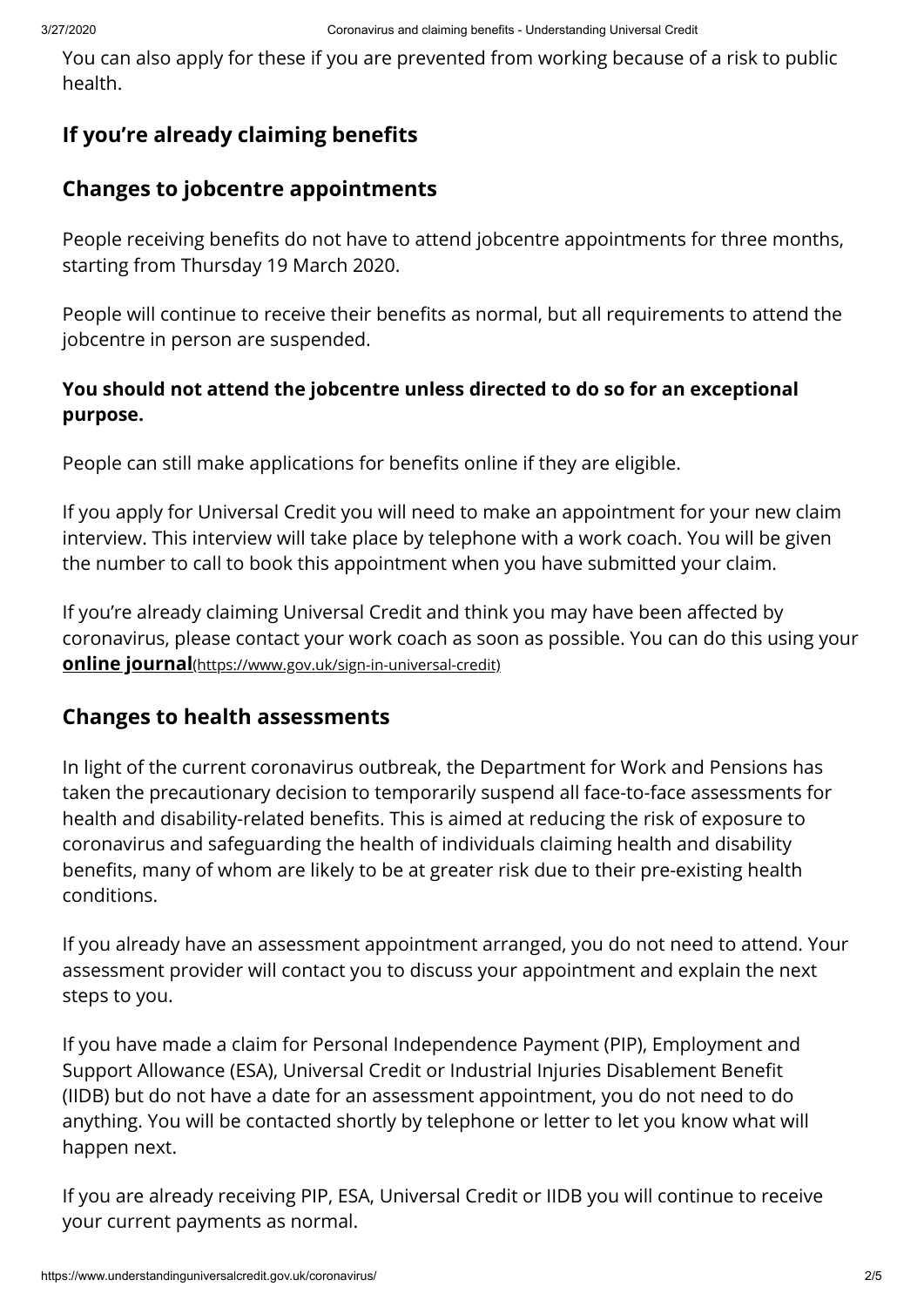If you have made a new claim or wish to make a new claim, DWP will continue to take claims for all benefits.

#### Read the current

NHS guidelines on coronavirus[\(https://www.nhs.uk/conditions/coronavirus-covid-19/\)](https://www.nhs.uk/conditions/coronavirus-covid-19/), including advice on those who should stay at home.

# **Changes to how much you'll get**

From 6 April the government is increasing the

**standard allowance**[\(https://www.understandinguniversalcredit.gov.uk/new-to-universal-credit/how-much-](https://www.understandinguniversalcredit.gov.uk/new-to-universal-credit/how-much-youll-get/#what-makes-up-your-payment)

youll-get/#what-makes-up-your-payment)

in Universal Credit and the basic element in

<u>Working Tax Credit[\(https://www.gov.uk/working-tax-credit\)](https://www.gov.uk/working-tax-credit)</u> for one year. Both will increase by £20 per week on top of planned annual uprating. This will apply to all new and existing Universal Credit claimants and to existing Working Tax Credit claimants.

This means that for a single Universal Credit claimant (aged 25 or over), the standard allowance will increase from £317.82 to £409.89 per month.

From April, Local Housing Allowance(https://www.gov.uk/guidance/local-housing-allowance) rates will be increased to the 30th percentile of market rents. This will apply to all private renters who are new or existing Universal Credit housing element claimants, and to existing Housing Benefit(https://www.gov.uk/housing-benefit) claimants.

# **If you're self-employed**

If you are self-employed and claiming Universal Credit, and are required to stay at home or are ill as a result of coronavirus, the

**Minimum Income Floor**[\(https://www.understandinguniversalcredit.gov.uk/new-to-universal-credit/self](https://www.understandinguniversalcredit.gov.uk/new-to-universal-credit/self-employment)employment)

(an assumed level of income) will not be applied for the period of time whilst you are affected

From 6 April the requirements of the Minimum Income Floor will be temporarily relaxed. This change will apply to all Universal Credit claimants and will last for the duration of the outbreak. New claimants will not need to attend the jobcentre to demonstrate gainful selfemployment.

The **Self-employment Income Support Scheme** (SEISS) will support self-employed individuals (including members of partnerships) whose income has been negatively impacted by coronavirus. The scheme will provide a grant to self-employed individuals or partnerships, worth 80% of their profits up to a cap of £2,500 per month. Read more about **eligibility for SEISS**[\(https://www.businesssupport.gov.uk/self-employment-income-support-scheme/\)](https://www.businesssupport.gov.uk/self-employment-income-support-scheme/)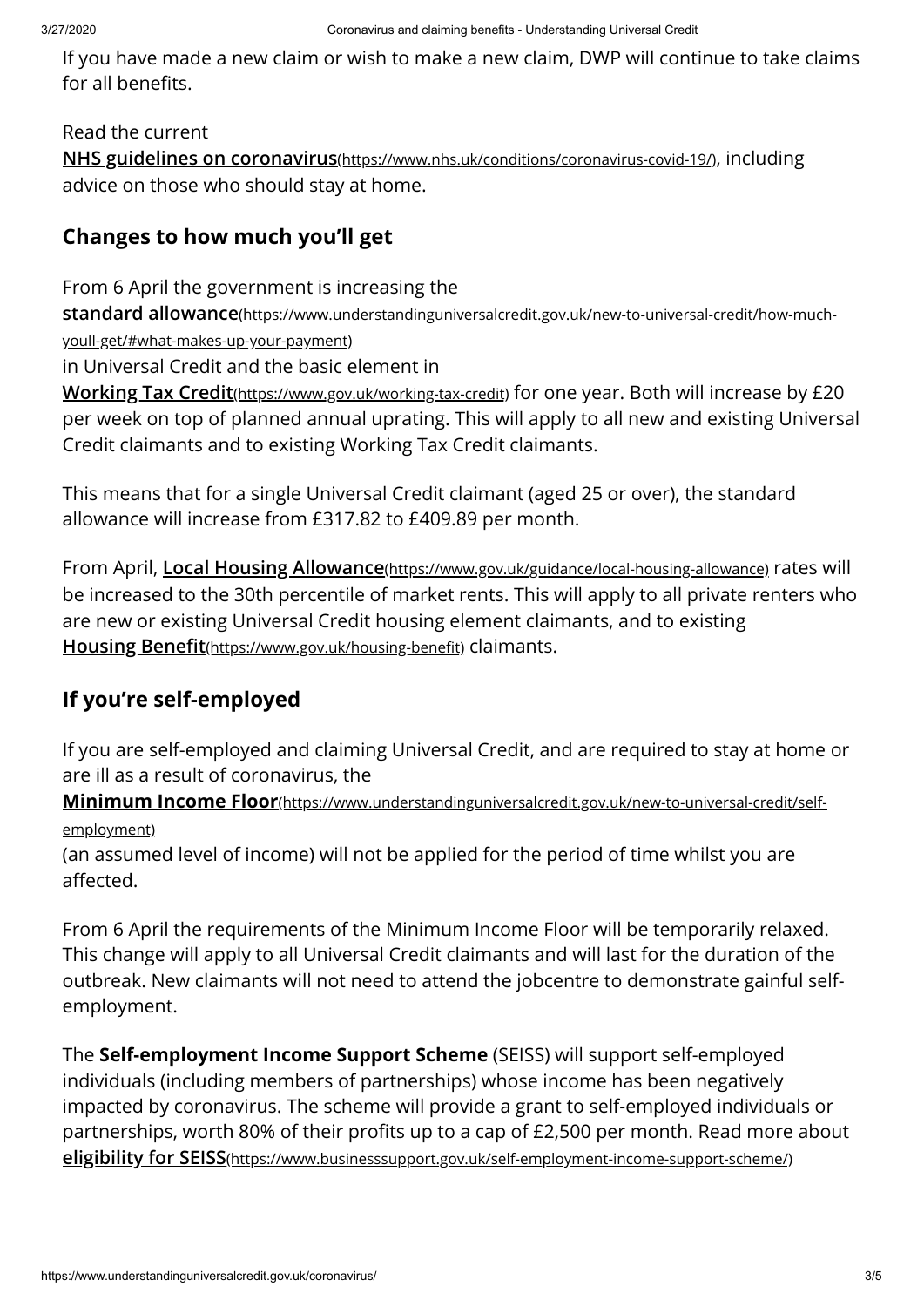You should not contact HMRC about accessing SEISS now. HMRC will use existing information to check potential eligibility and invite applications once the scheme is operational.

The Self-employment Income Support Scheme will be treated as earnings in Universal Credit. Your Universal Credit payment will adjust in response to changes in your earnings.

If you need financial help whilst waiting for SEISS, check your **[eligibility for Universal Credit](https://www.gov.uk/universal-credit/eligibility)**(https://www.gov.uk/universal-credit/eligibility)

## **Changes to your earnings**

If you are in work and already claiming Universal Credit, and are staying at home on Government advice, you should report this in the usual way via your **<u>online journal**[\(https://www.gov.uk/sign-in-universal-credit\)](https://www.gov.uk/sign-in-universal-credit)</u>. If this means you are working fewer hours, the amount of Universal Credit you receive will adjust as your earnings change.

## **If you're making a new claim**

Don't delay making a benefit claim, even if you think you may be affected by coronavirus.

You can **<u>apply for Universal Credit**(https://www.gov.uk/apply-universal-credit)</u> online. If you are eligible you will need to make an appointment for your new claim interview. This interview will take place by telephone with a work coach. You will be given the number to call to book this appointment when you have submitted your claim.

#### **Universal Credit users are experiencing extended waiting times for GOV.UK Verify. We appreciate how frustrating this is and we are working to improve the situation as quickly as possible.**

If you need to claim Universal Credit or because of coronavirus, you will not be required to produce a Fit Note. **[Employment and Support Allowance \(ESA\)](https://www.gov.uk/employment-support-allowance/eligibility)**(https://www.gov.uk/employment-supportallowance/eligibility)

If you are affected by coronavirus you will be able to apply for Universal Credit and can receive up to a month's advance upfront without physically attending a jobcentre.

If you are suffering from coronavirus or are required to stay at home and want to apply for ESA, the usual 7 waiting days for new claimants will not apply. ESA will be payable from day one.

For more information about any aspect of Universal Credit, including how to make a claim, visit the **<u>homepage**(https://www.understandinguniversalcredit.gov.uk/)</u> or use the links at the top of this page.